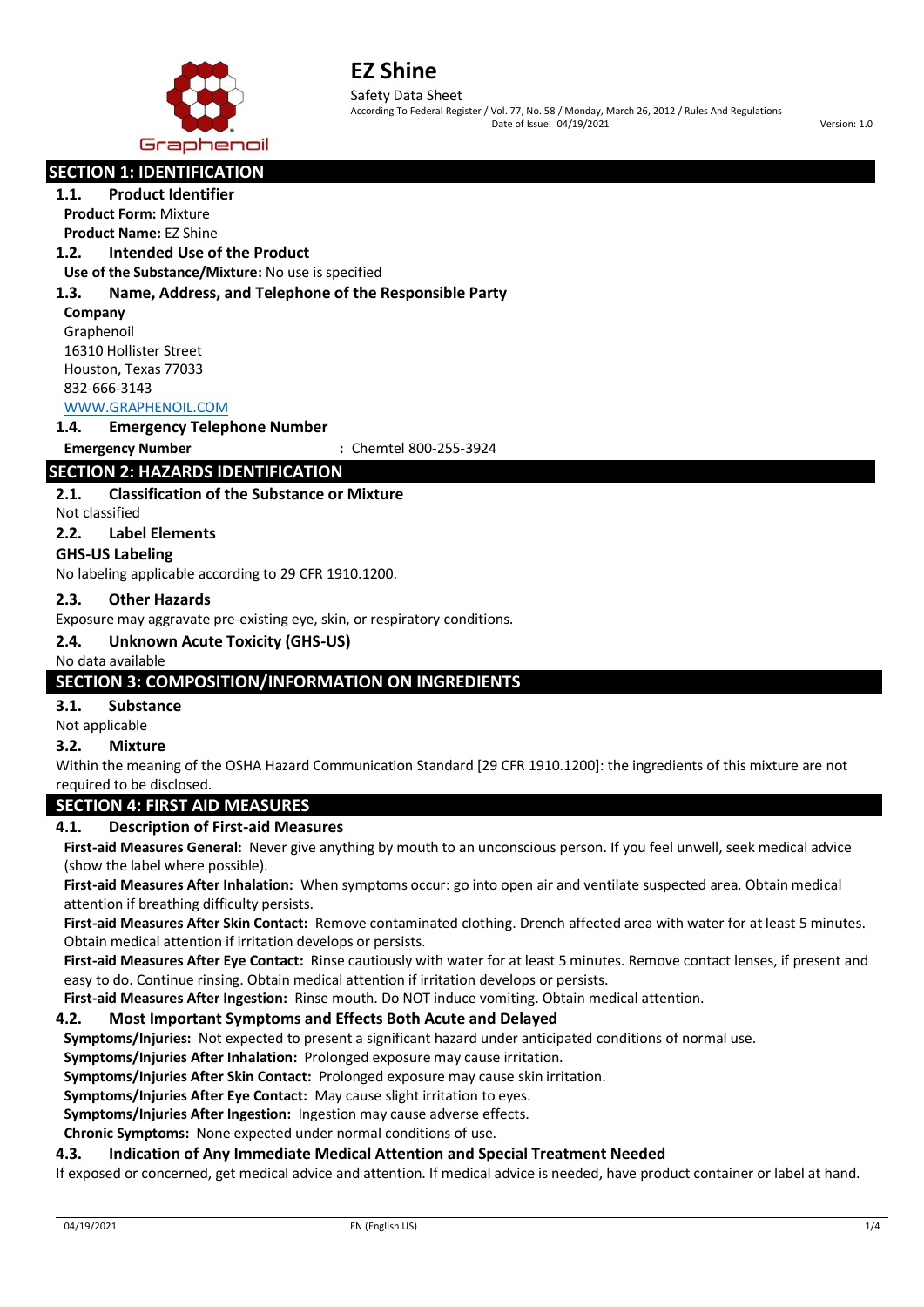# **Clear View**

Safety Data Sheet According to Federal Register / Vol. 77, No. 58 / Monday, March 26, 2012 / Rules and Regulations

# **SECTION 5: FIRE-FIGHTING MEASURES**

## **5.1. Extinguishing Media**

Suitable Extinguishing Media: Water spray, fog, carbon dioxide (CO<sub>2</sub>), alcohol-resistant foam, or dry chemical.

**Unsuitable Extinguishing Media:** Do not use a heavy water stream. Use of heavy stream of water may spread fire.

## **5.2. Special Hazards Arising From the Substance or Mixture**

**Fire Hazard:** Not considered flammable but may burn at high temperatures.

**Explosion Hazard:** Product is not explosive.

**Reactivity:** Hazardous reactions will not occur under normal conditions.

## **5.3. Advice for Firefighters**

**Precautionary Measures Fire:** Exercise caution when fighting any chemical fire.

**Firefighting Instructions:** Use water spray or fog for cooling exposed containers.

**Protection During Firefighting:** Do not enter fire area without proper protective equipment, including respiratory protection. Hazardous Combustion Products: Carbon oxides (CO, CO<sub>2</sub>). Sulfur oxides.

## **SECTION 6: ACCIDENTAL RELEASE MEASURES**

## **6.1. Personal Precautions, Protective Equipment and Emergency Procedures**

**General Measures:** Avoid prolonged contact with eyes, skin and clothing. Avoid breathing (vapor, mist, spray).

#### **6.1.1. For Non-Emergency Personnel**

**Protective Equipment:** Use appropriate personal protective equipment (PPE).

**Emergency Procedures:** Evacuate unnecessary personnel.

## **6.1.2. For Emergency Personnel**

**Protective Equipment:** Equip cleanup crew with proper protection.

**Emergency Procedures:** Upon arrival at the scene, a first responder is expected to recognize the presence of dangerous goods, protect oneself and the public, secure the area, and call for the assistance of trained personnel as soon as conditions permit. Ventilate area.

#### **6.2. Environmental Precautions**

Prevent entry to sewers and public waters.

## **6.3. Methods and Materials for Containment and Cleaning Up**

**For Containment:** Contain any spills with dikes or absorbents to prevent migration and entry into sewers or streams. **Methods for Cleaning Up:** Clean up spills immediately and dispose of waste safely. Transfer spilled material to a suitable container for disposal. Contact competent authorities after a spill.

#### **6.4. Reference to Other Sections**

See Section 8 for exposure controls and personal protection and Section 13 for disposal considerations.

## **SECTION 7: HANDLING AND STORAGE**

## **7.1. Precautions for Safe Handling**

**Precautions for Safe Handling:** Wash hands and other exposed areas with mild soap and water before eating, drinking or smoking and when leaving work. Avoid prolonged contact with eyes, skin and clothing. Avoid breathing vapors, mist, spray. **Hygiene Measures:** Handle in accordance with good industrial hygiene and safety procedures.

## **7.2. Conditions for Safe Storage, Including Any Incompatibilities**

**Technical Measures:** Comply with applicable regulations.

**Storage Conditions:** Keep container closed when not in use. Store in a dry, cool place. Keep/Store away from direct sunlight, extremely high or low temperatures and incompatible materials.

**Incompatible Materials:** Strong acids, strong bases, strong oxidizers.

## **7.3. Specific End Use(s)**

No use is specified

# **SECTION 8: EXPOSURE CONTROLS/PERSONAL PROTECTION**

## **8.1. Control Parameters**

For substances listed in section 3 that are not listed here, there are no established exposure limits from the manufacturer, supplier, importer, or the appropriate advisory agency including: ACGIH (TLV), AIHA (WEEL), NIOSH (REL), or OSHA (PEL).

## **8.2. Exposure Controls**

**Appropriate Engineering Controls :** Suitable eye/body wash equipment should be available in the vicinity of any potential exposure. Ensure adequate ventilation, especially in confined areas. Ensure all national/local regulations are observed.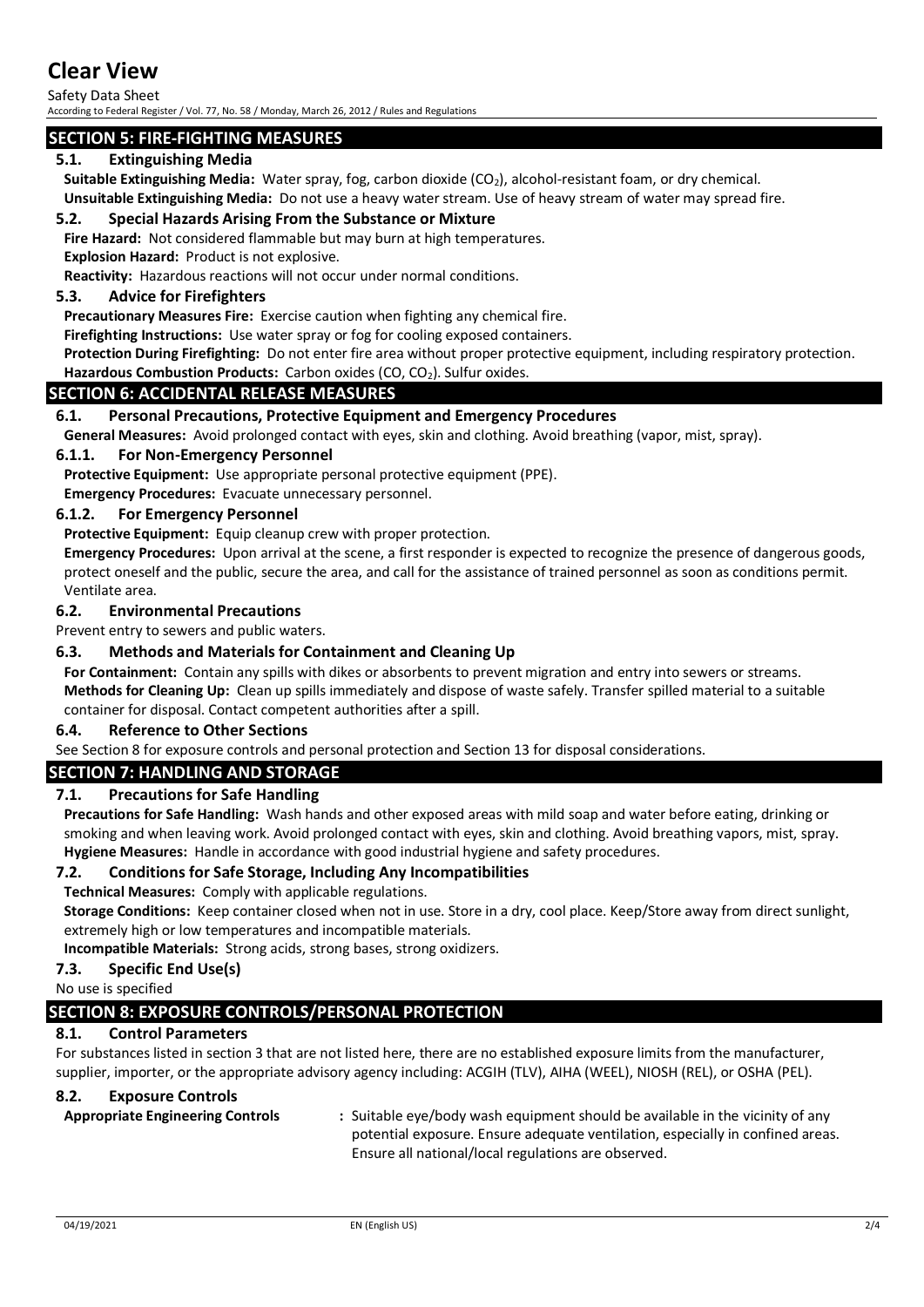**Clear View**

Safety Data Sheet

| According to Federal Register / Vol. 77, No. 58 / Monday, March 26, 2012 / Rules and Regulations |                                                                                      |
|--------------------------------------------------------------------------------------------------|--------------------------------------------------------------------------------------|
| <b>Personal Protective Equipment</b>                                                             | : Gloves. Protective clothing. Protective goggles.                                   |
|                                                                                                  |                                                                                      |
| <b>Materials for Protective Clothing</b>                                                         | : Chemically resistant materials and fabrics.                                        |
| <b>Hand Protection</b>                                                                           | : Wear protective gloves.                                                            |
| <b>Eye and Face Protection</b>                                                                   | : Chemical safety goggles.                                                           |
| <b>Skin and Body Protection</b>                                                                  | : Wear suitable protective clothing.                                                 |
| <b>Respiratory Protection</b>                                                                    | : If exposure limits are exceeded or irritation is experienced, approved respiratory |
|                                                                                                  | protection should be worn. In case of inadequate ventilation, oxygen deficient       |
|                                                                                                  | atmosphere, or where exposure levels are not known wear approved respiratory         |
|                                                                                                  | protection.                                                                          |
| <b>Other Information</b>                                                                         | : When using, do not eat, drink or smoke.                                            |
| <b>SECTION 9: PHYSICAL AND CHEMICAL PROPERTIES</b>                                               |                                                                                      |
| <b>Information on Basic Physical and Chemical Properties</b><br>9.1.                             |                                                                                      |
| <b>Physical State</b>                                                                            | : Liquid                                                                             |
| Appearance                                                                                       | : No data available                                                                  |
| Odor                                                                                             | : No data available                                                                  |
| <b>Odor Threshold</b>                                                                            | No data available                                                                    |
| рH                                                                                               | No data available                                                                    |
| <b>Evaporation Rate</b>                                                                          | No data available                                                                    |
| <b>Melting Point</b>                                                                             | : No data available                                                                  |
| <b>Freezing Point</b>                                                                            | : No data available                                                                  |
| <b>Boiling Point</b>                                                                             | No data available                                                                    |
| <b>Flash Point</b>                                                                               | No data available                                                                    |
| <b>Auto-ignition Temperature</b>                                                                 | No data available                                                                    |
| <b>Decomposition Temperature</b>                                                                 | No data available                                                                    |
| Flammability (solid, gas)                                                                        | Not applicable                                                                       |
| <b>Vapor Pressure</b>                                                                            | No data available                                                                    |
| Relative Vapor Density at 20°C                                                                   | No data available                                                                    |
| <b>Relative Density</b>                                                                          | No data available                                                                    |
| Solubility                                                                                       | : No data available                                                                  |
| <b>Partition Coefficient: N-Octanol/Water</b>                                                    | : No data available                                                                  |
| <b>Viscosity</b>                                                                                 | : No data available                                                                  |
| 9.2.<br><b>Other Information</b> No additional information available                             |                                                                                      |

## **SECTION 10: STABILITY AND REACTIVITY**

**10.1. Reactivity:** Hazardous reactions will not occur under normal conditions.

- **10.2. Chemical Stability:** Stable under recommended handling and storage conditions (see section 7).
- **10.3. Possibility of Hazardous Reactions:** Hazardous polymerization will not occur.
- **10.4. Conditions to Avoid:** Direct sunlight, extremely high or low temperatures, and incompatible materials.
- **10.5. Incompatible Materials:** Strong acids, strong bases, strong oxidizers.
- **10.6. Hazardous Decomposition Products:** None expected under normal conditions of use.

## **SECTION 11: TOXICOLOGICAL INFORMATION**

- **11.1. Information on Toxicological Effects**
- **Acute Toxicity (Oral):** Not classified
- **Acute Toxicity (Dermal):** Not classified

**Acute Toxicity (Inhalation):** Not classified

**Skin Corrosion/Irritation:** Not classified

**Serious Eye Damage/Irritation:** Not classified

**Respiratory or Skin Sensitization:** Not classified

**Germ Cell Mutagenicity:** Not classified

**Carcinogenicity:** Not classified